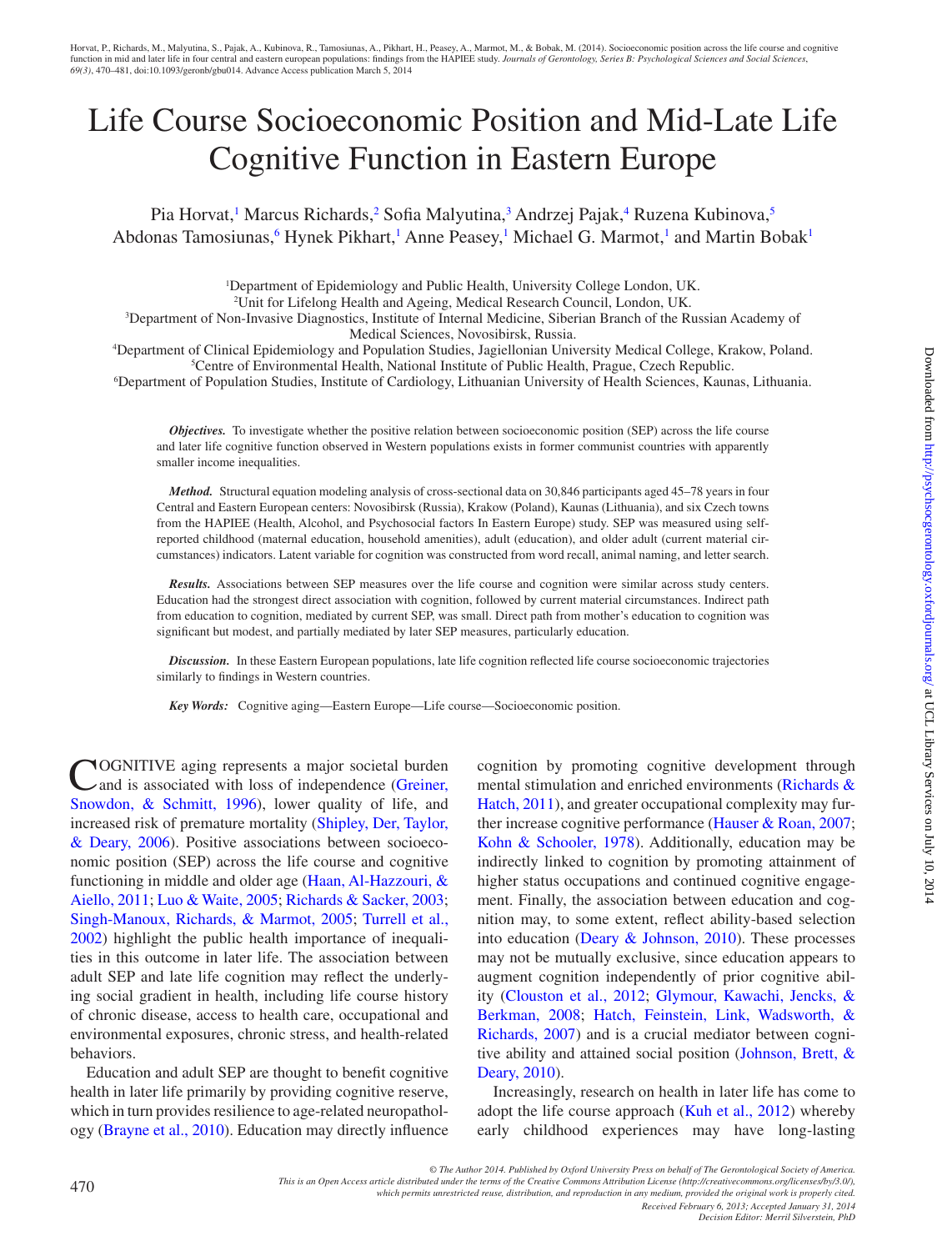consequences for cognitive health [\(Whalley, Dick, &](#page-11-5)  [McNeill, 2006\)](#page-11-5). Previously reported enduring effects of childhood SEP on cognition ([Everson-Rose, de Leon,](#page-10-11)  [Bienias, Wilson, & Evans, 2003;](#page-10-11) [Fors, Lennartsson, &](#page-10-12)  [Lundberg, 2009](#page-10-12); [Kaplan et al., 2001](#page-10-13)) could partly reflect the association of childhood SEP with early life cognitive development ([Bradley & Corwyn, 2002\)](#page-10-14), with plausible pathways including maternal exposures during gestation, maternal stress, nutrition, childhood health, parenting practices, mental stimulation, and childhood poverty. Early years are crucial for brain development, and it is conceivable that neurocognitive inefficiencies resulting from early life insults become exacerbated with cognitive aging [\(Moceri et al., 2001](#page-11-6)).

However, childhood SEP also has an important influence on future life chances. According to the cumulative advantage/disadvantage perspective [\(Dannefer, 1987\)](#page-10-15), social inequalities in health are initiated early in life and increase with age as initial advantages or disadvantages accumulate and compound across the life course. In this way, childhood socioeconomic disadvantage restricts educational opportunities, which, in turn, limit employment options and negatively affect future income trajectories, leading to persisting inequalities [\(Ferraro & Kelley-](#page-10-16)[Moore, 2003](#page-10-16)) or a divergence in health and well-being in later life.

In fact, in most cross-sectional studies [\(Fors et al., 2009;](#page-10-12) [Haan et al., 2011;](#page-10-1) [Luo & Waite, 2005;](#page-10-2) [Singh-Manoux](#page-11-2)  [et al., 2005](#page-11-2); [Turrell et al., 2002](#page-11-3)) the association between childhood SEP and adult cognition was partially mediated through education and adult SEP. In longitudinal studies ([Johnson, Gow, Corley, Starr, & Deary, 2010;](#page-10-17) [Osler,](#page-11-7)  [Avlund, & Mortensen, 2013](#page-11-7); [Richards & Sacker, 2003\)](#page-11-1), the association was fully or largely explained by childhood or adolescent cognitive ability and subsequent SEP. In addition, most of these life course studies also found strong independent associations between education and cognition, and significant but typically weaker associations between adult SEP and cognition. Notably, this pattern was reported by [Richards and Sacker \(2003\)](#page-11-1) in the 1946 British birth cohort for measures of both crystalized and fluid cognition, and after adjusting for childhood cognitive ability. Thus, childhood SEP is associated with late life cognitive function, and this association appears to be mediated by cognitive development, education and adult SEP. In addition, each of these mediators is independently associated with cognitive aging in descending order of strength.

Most studies in this field come from Western populations. Although processes underlying associations between SEP and cognition may be largely universal, there is some evidence to suggest that the associations may be modified by contextual factors (Clouston et al., [2012;](#page-10-7) [Glymour et al., 2008;](#page-10-8) [Richards, Power, & Sacker,](#page-11-8)  [2009\)](#page-11-8). [Richards et al. \(2009\)](#page-11-8) found that while the pattern of life course associations between SEP and adult literacy and numeracy was relatively stable across two U.K. birth cohorts, the strength of these associations varied, reflecting social changes that occurred in the postwar period. In a study of Chinese individuals social context also appeared to modify the association between childhood SEP and cognition across successive cohorts ([Zhang et al., 2009\)](#page-11-9).

The present study in four Central and Eastern European populations with historically smaller income inequalities adds a broader dimension to existing research on life course associations between SEP and cognition. In the second half of the 20th century, efforts of the Communist regimes to minimize material inequalities between different social groups resulted in relatively weak correlations between education or occupation and material circumstances [\(Connor,](#page-10-18) [1979;](#page-10-18) [Flakierski, 1993](#page-10-19)). To the extent that differences in the socialist stratification pattern were consequential for life course accumulation of risk, this may be reflected in weaker associations between SEP and cognition in later life. In this study, we investigated the relationship between measures of socioeconomic position across the life course and cognitive function in midlife and early old age, using a large cross-sectional dataset from predominantly urban populations in the Czech Republic, Russia, Poland, and Lithuania. Structural equation modeling was used to examine the multiple pathways leading from life course SEP measures to cognition in these four populations.

## **METHOD**

## *Study Populations and Participants*

We used data from the HAPIEE (Health, Alcohol, and Psychosocial factors In Eastern Europe) study. Details of the study protocol were given elsewhere ([Peasey et al.,](#page-11-10) [2006](#page-11-10)). Briefly, random population samples of 28,945 men and women aged 45–69 at baseline in 2002–2005 were recruited from population registers in six Czech towns, Novosibirsk (Russia) and Krakow (Poland) with an average response rate of 59%. Most (18,154) participants were successfully reinterviewed between 2006 and 2008 with a response rate of 63% reflecting death and dropout. Another 7,164 participants from Kaunas (Lithuania) joined the study at that time with a response rate of 65%, giving a baseline study total of 36,109 participants. The study was approved by the ethical committee at University College London and in each participating center, and all participants gave informed consent to participate in the study.

In all countries participants completed an extensive health questionnaire, including a section on current and past socioeconomic circumstances, and underwent an examination in a clinic ([Peasey et al., 2006\)](#page-11-10). The baseline assessment of the three original cohorts involved testing of cognitive function in all retired participants and in an approximately 20% random subsample of working participants (different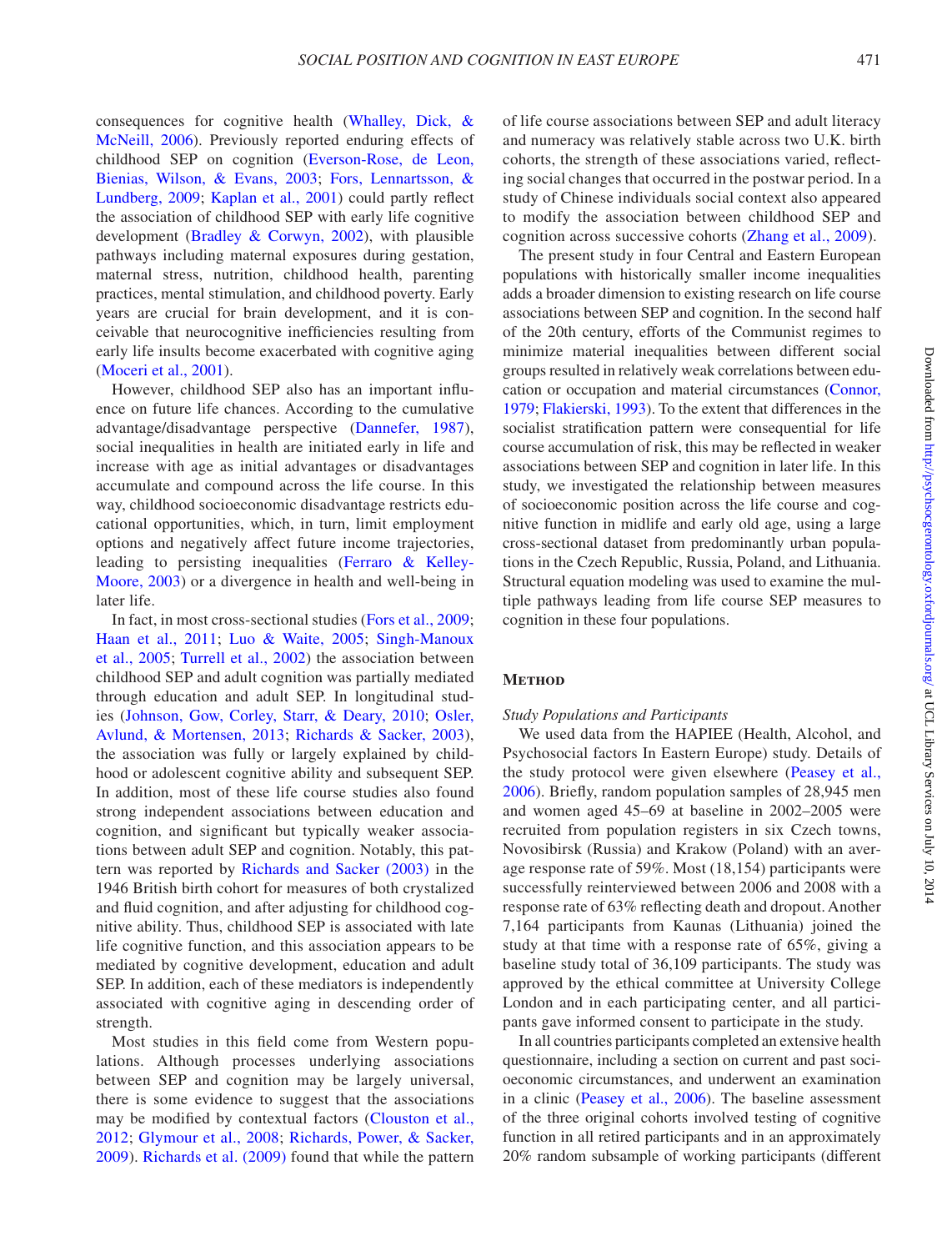characteristics were studied in working and non-working participants but, for comparability, cognitive functions were also measured in a subsample of working persons). At reexamination 2–3 years later, cognitive function was assessed in all participants. In Lithuania cognitive function was assessed in all participants at baseline. Cognitive assessment was conducted as part of a clinic-based examination overseen by trained nurses, with the exception of participants in Poland, who were visited and examined in their homes. From 35,956 participants, 29,116 participants (74%, 81%, 77%, and 99% of all participants in Czech, Russian, Polish, and Lithuanian samples, respectively) completed at least one cognitive assessment; for those who completed both assessments, the first one was used. The follow-up questionnaire also included repeat measures of current socioeconomic circumstances which were used for participants whose first cognitive assessment was at follow-up.

# *Cognitive Functions*

Cognitive function was conceptualized as a latent variable using three measures of fluid cognitive ability. First, verbal memory was assessed using a word recall task consisting of 10 common nouns, administered over three consecutive 1-min trials. Word lists were the same in each country. Total number of words correctly recalled for each trial was summed to give an overall score (max. 30). Second, verbal fluency, a measure of executive function, was assessed by animal naming. Participants were asked to name as many different animals as possible within 1min. Names of different species counted toward the total but redundancies (e.g., black cow, brown cow) did not. Total number of correct responses was recorded. Third, mental speed and concentration was assessed using a paper and pencil letter cancellation task. Participants were instructed to cross out two target letters, P and W (P and Ш in Novosibirsk), randomly embedded within an A4 grid of other randomly chosen letters as quickly and as accurately as possible within 1min. Total number of letters correctly crossed out was used (max. 65).

# *Indicators of SEP*

Two childhood SEP indicators were used: (a) mother's education was categorized into: less than primary, primary, secondary, and university; (b) access to any of the following basic household amenities when participants were aged approximately 10 years: cold and hot tap water, radio, fridge, own kitchen, and own toilet (range 0–6). These measures were collected at survey baseline. In the Czech study, questions on parental education were not included at baseline but were available at follow-up, and we used information on parental education from follow-up; given attrition between baseline and follow-up, 16% of Czech participants with data on cognition had missing values for parental education.

Own education was categorized into three groups: primary or less, secondary, and university. Adult SEP was represented by the number of household assets (car, mobile phone, color TV, satellite/cable TV, video recorder, video camera, fridge, microwave, dishwasher, washing machine, and landline) owned at cognitive assessment (range 0–11).

## *Statistical Analysis*

The outcome variable was latent cognitive function construct; confirmatory factor analysis showed substantial common variance shared by the different cognitive measures (verbal memory, verbal fluency, and mental speed) thought to reflect a general cognitive factor. Structural equation modeling was used to examine multiple pathways linking life course SEP measures to mid and late life cognitive function. In the structural model, education and household assets were assumed to partially mediate the associations of childhood SEP with cognition, while direct paths from childhood SEP measures to the latent cognitive factor were also estimated (see [Figure 1](#page-3-0)). Education was entered as a categorical mediating variable. The model was adjusted for age at cognitive assessment, assuming direct paths leading from age to cognition, assets, and education. The model was estimated conditional on covariances between observed exogenous variables, which include childhood SEP measures and age.

Model fit was assessed using the comparative fit index (CFI), Tucker–Lewis index (TLI), and root mean square error of approximation (RMSEA). CFI and TLI values >0.90 and >0.95 indicate acceptable and good fit, and RMSEA values <0.05 indicate good fit. We did not use  $\chi^2$ statistic as it is overly sensitive to model misspecification with large sample sizes. Model estimation employed the robust (mean and variance adjusted) weighted least squares (WLSMV) estimator for categorical mediators, which handles missing data using pairwise present ([Asparouhov &](#page-9-0) [Muthén, 2010\)](#page-9-0). We compared results after listwise deletion on all variables in the model  $(n = 25,127)$  to those obtained with pairwise present  $(n = 30,846)$ . As preliminary analyses and previous research suggested a possible modifying role of study center and gender, a multiple-group model was specified (center  $\times$  gender).

Measurement invariance of the latent cognitive factor was assessed by first fitting the measurement model separately in all groups. Second, multiple-group analysis was used to specify a gradually more restrictive model by sequentially constraining factor loadings, and intercepts across groups, and, finally, by adding covariates. These analyses were repeated for the eight-group model.

We first estimated the full structural equation model separately in each group. This was followed by a multiplegroup model in all eight groups. Multiple-group model with all structural parameters constrained was used to obtain estimates averaged across groups. To explore differences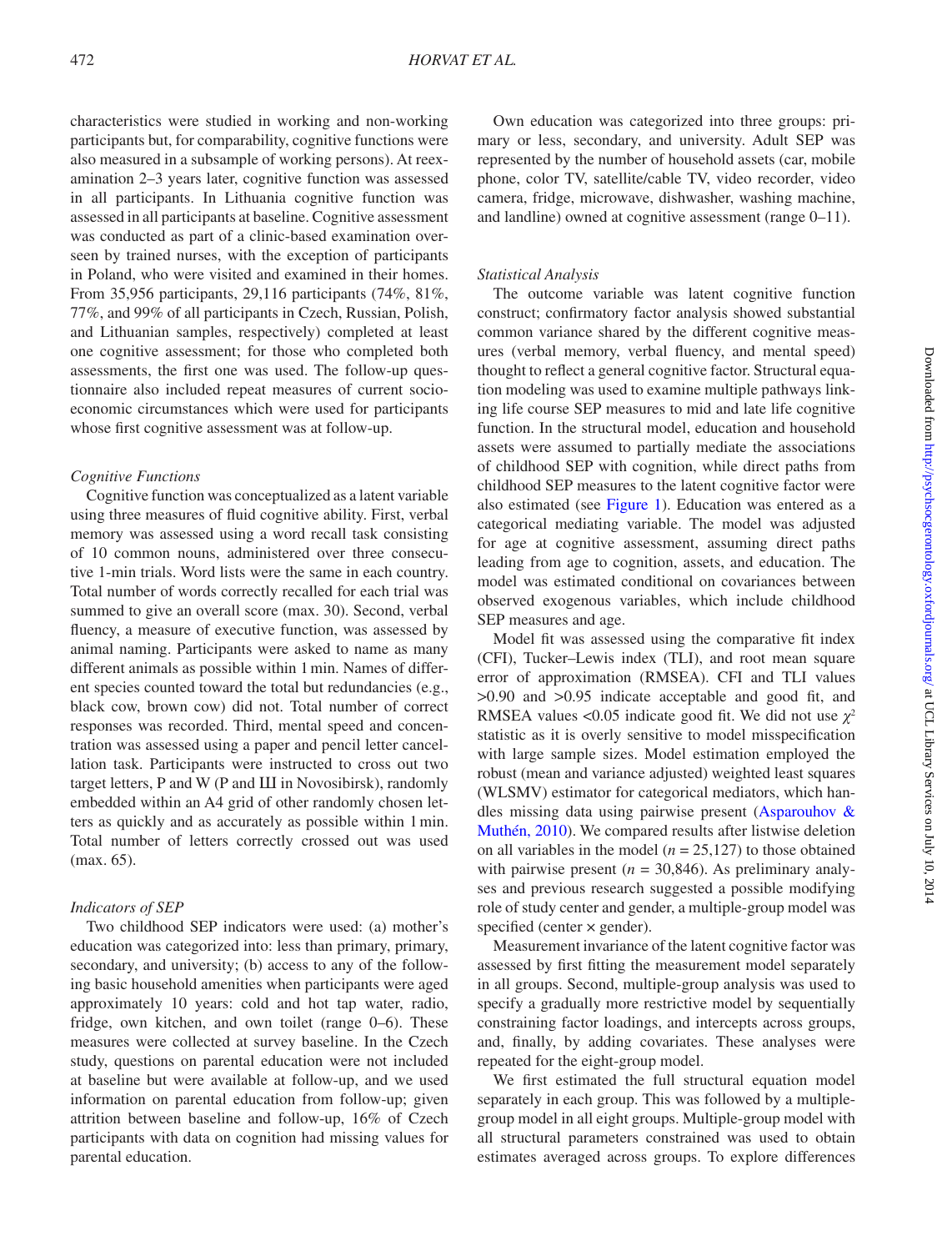

<span id="page-3-0"></span>Figure 1. Unstandardized regression estimates with 95% confidence intervals from the multiple-group structural equation model with all structural parameters constrained across groups representing pathways between childhood SEP, educational attainment, adult household assets, and cognitive function (*n* = 30,846;  $χ<sup>2</sup> = 1,326.335$ , df = 178; comparative fit index [CFI] = 0.954; Tucker–Lewis index [TLI] = 0.949; root mean square error of approximation [RMSEA] = 0.041  $[0.039 - 0.043]$ 

between groups we compared this model to the one where all structural parameters were freely estimated in each group. Paths that differed significantly between groups were identified by post hoc analyses of model fit. Data preparation and descriptive analyses were conducted in Stata 12 [\(StataCorp, 2011\)](#page-11-11), and all structural equation analyses were conducted in Mplus 6.12 [\(Muthén & Muthén, 1998](#page-11-12)-2011).

## **Results**

Summary statistics and frequency distributions of the study variables are presented in [Table 1](#page-4-0). Average age of participants was 60 years, and 55% of participants were female. Russians had lower means of childhood and current material circumstances than the other study centers (both  $p$  values  $p < .001$ , Bonferroni adjusted), consistent with generally poorer socioeconomic conditions in Russia. Participants' level of education exceeded that of their mothers.

The correlations between different cognitive tests were similar across study centers (see Supplementary Table 1) and ranged from  $0.28$  ( $p < .001$ ) between verbal memory and letter search in Czechs to  $0.54$  ( $p < .001$ ) for verbal fluency and verbal memory in Poles. Measurement invariance testing provided support for invariance of factor loadings but not invariance of intercepts across groups (further details are given in [Supplementary Table 2\)](http://psychsocgerontology.oxfordjournals.org/lookup/suppl/doi:10.1093/geronb/gbu014/-/DC1). Invariance of factor loadings is sufficient for comparison of structural parameters across groups [\(Byrne, Shavelson, & Muthen,](#page-10-20)  [1989\)](#page-10-20).

Results for the structural equation model were estimated both for complete cases (listwise deletion) and after including missing data (pairwise present with WLSMV estimation). The results were very similar; therefore only results from the latter are reported. Estimates for the model with all structural paths constrained across groups are reported in [Figure 1](#page-3-0). Unstandardized estimates are preferred for comparing groups because different variances between groups may lead to different standardized estimates even with the same unstandardized solution.

The fully constrained multiple-group model had an adequate fit to the data ( $\chi^2 = 1,326.3$ ,  $df = 178$ ; CFI = 0.954; TLI =  $0.949$ ; RMSEA =  $0.041$  [ $0.039-0.043$ ]). This model revealed that SEP measures from all stages of the life course were significantly  $(p < .001)$  associated with cognition in mid and later life. Only childhood amenities were not substantively associated with cognition  $(p = .013)$ .

Among the life course SEP measures the strongest direct path was from own education to cognition; indirect effect of education through current asset ownership was small. The path from education was followed by a weaker path from household asset ownership, a measure of current SEP. Although statistically significant, the direct path from mother's education to the latent cognitive factor was weak. Additionally, mother's education had a significant (*p* < .001) indirect effect on cognition, largely mediated by participants' education. The indirect effect of mother's education was greater than its direct effect. The indirect effect of childhood amenities on cognition was very small.

Estimates for the unconstrained model are reported in [Tables 2](#page-5-0) and [3](#page-6-0) for men and women, respectively. The unconstrained model was a significant improvement over the fully constrained model ( $\chi^2$  = 621.8, df = 94; CFI = 0.979; TLI =  $0.955$ ; RMSEA =  $0.038$  [0.035–0.041]). Post hoc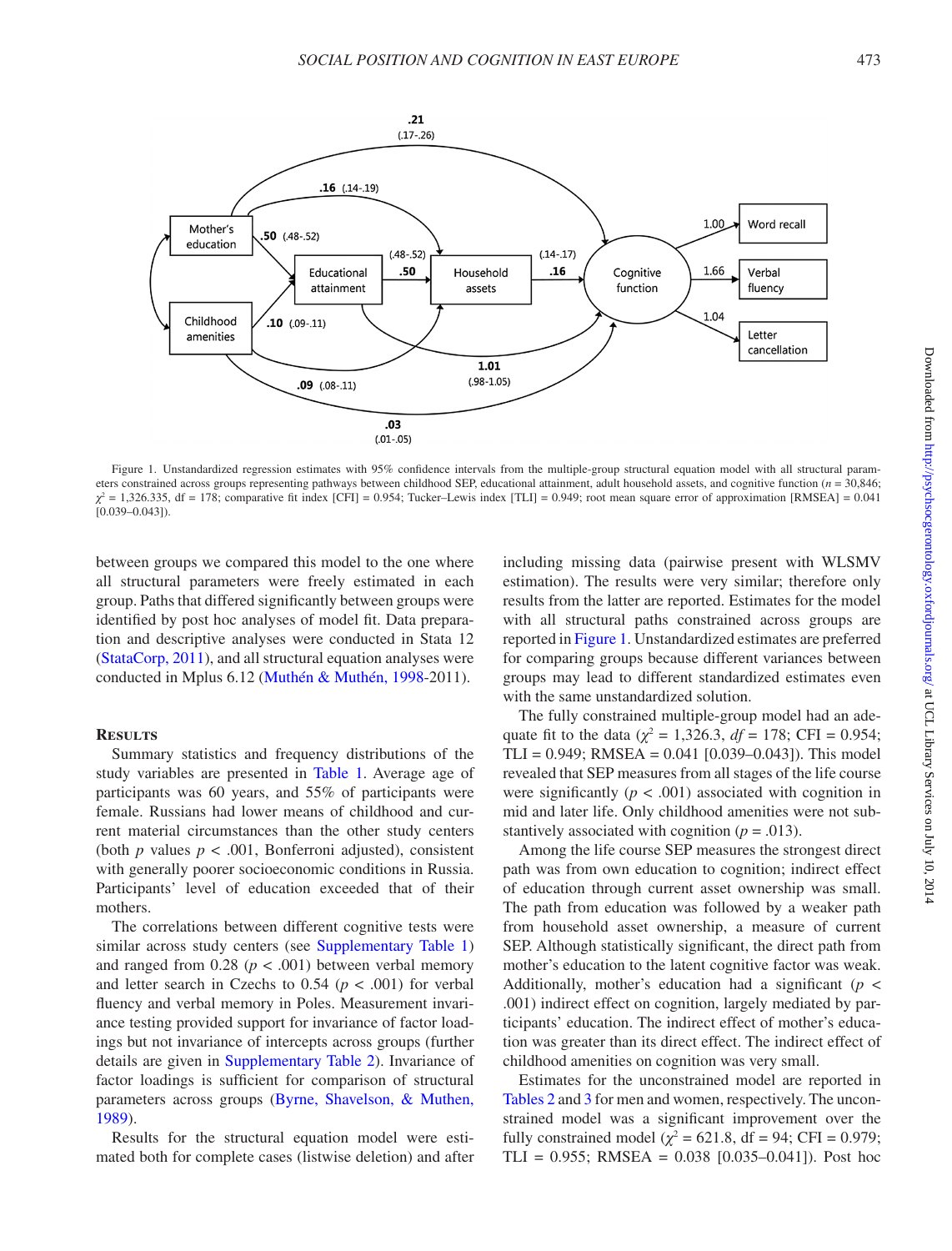|                          |                                 | Men                     |                         |                            |                                 | Women                   |                         |                            |
|--------------------------|---------------------------------|-------------------------|-------------------------|----------------------------|---------------------------------|-------------------------|-------------------------|----------------------------|
|                          | Czech Republic<br>$(n = 2,203)$ | Russia<br>$(n = 2,747)$ | Poland<br>$(n = 3,661)$ | Lithuania<br>$(n = 2,966)$ | Czech Republic<br>$(n = 2,603)$ | Russia<br>$(n = 3,421)$ | Poland<br>$(n = 3,890)$ | Lithuania<br>$(n = 3,636)$ |
| Mean word recall         | 21.9(3.5)                       | 20.6(4.6)               | 19.9(4.2)               | 20.9(4.1)                  | 23.5(3.4)                       | 21.8(4.3)               | 21.0(4.2)               | 22.7(3.7)                  |
| Mean verbal fluency      | 24.1(6.7)                       | 19.4(7.2)               | 21.0(6.4)               | 21.6(6.0)                  | 24.2(6.3)                       | 19.1(6.9)               | 21.0(6.3)               | 21.5(6.1)                  |
| Mean letter cancellation | 17.5(4.6)                       | 16.7(5.1)               | 17.5(5.7)               | 15.5(4.6)                  | 18.6(4.6)                       | 18.1(5.4)               | 18.4(5.9)               | 16.8(4.8)                  |
| Mean age                 | 60.4(6.5)                       | 59.4 (6.4)              | 60.5(5.5)               | 60.5(7.6)                  | 59.5(6.4)                       | 59.2 (6.4)              | 59.9(5.7)               | 60.2(7.6)                  |
| Mean childhood amenities | 4.0(1.4)                        | 2.2(1.7)                | 3.2(1.9)                | 3.0(1.3)                   | 4.1(1.4)                        | 2.3(1.6)                | 3.3(1.9)                | 3.0(1.3)                   |
| Mother's education, %    |                                 |                         |                         |                            |                                 |                         |                         |                            |
| Less than primary        | 2.2                             | 19.4                    | 11.0                    | 17.4                       | 2.7                             | 21.4                    | 10.2                    | 19.6                       |
| Primary                  | 51.2                            | 33.6                    | 52.3                    | 55.7                       | 50.3                            | 32.9                    | 53.0                    | 55.1                       |
| Secondary                | 44.9                            | 41.2                    | 32.8                    | 21.7                       | 46.0                            | 41.1                    | 32.5                    | 21.2                       |
| University               | 1.6                             | 5.9                     | 4.0                     | 5.2                        | 1.0                             | 4.6                     | 4.2                     | 4.0                        |
| Education, %             |                                 |                         |                         |                            |                                 |                         |                         |                            |
| Primary                  | 3.7                             | 10.5                    | 9.1                     | 12.2                       | 14.5                            | 8.7                     | 13.7                    | 10.6                       |
| Secondary                | 74.4                            | 54.5                    | 59.1                    | 52.8                       | 73.8                            | 62.4                    | 58.9                    | 56.1                       |
| University               | 21.9                            | 34.9                    | 31.9                    | 35.0                       | 11.8                            | 28.9                    | 27.4                    | 33.3                       |
| Mean household assets    | 7.1(1.9)                        | 5.7(2.1)                | 6.6(2.1)                | 7.1(2.0)                   | 6.6(1.9)                        | 5.3(2.1)                | 6.0(2.1)                | 6.3(2.0)                   |

<span id="page-4-0"></span>Table 1. Descriptive Characteristics of Study Sample (Based on Listwise Deletion, *n* = 25,127)

*Note.* Standard deviations in parentheses.

evaluation of model fit identified parameters that differed significantly across groups.

The path from assets to cognition was stronger in Poland and, especially, Russia than in Lithuania and the Czech Republic. Asset ownership tended to be more strongly associated with cognition in men than in women, especially in Polish and Czech samples. In Russian women, the path from childhood amenities to cognition was statistically significant and at least as important as the path from mother's education. Mother's education was more strongly associated with cognition in Czechs compared with other centers. The path from education was the weakest in Russians and the strongest in Lithuanians, and both were significantly different from the average effect of education estimated in the fully constrained model.

When the analysis was repeated using father's education the pattern of results was similar but mother's education was generally more strongly associated with cognition (see [Supplementary Table 3](http://psychsocgerontology.oxfordjournals.org/lookup/suppl/doi:10.1093/geronb/gbu014/-/DC1)).

Analyses of SEP at different stages of the life course revealed the following pattern. First, own education was significantly influenced by mother's education. Second, childhood amenities had a small direct effect on own education, and third, current household asset ownership received small direct inputs from childhood SEP measures and a moderate input from own education. Results were similar across study centers.

The structural equation analysis, repeated with the three cognitive measures as outcomes, is shown in [Supplementary](http://psychsocgerontology.oxfordjournals.org/lookup/suppl/doi:10.1093/geronb/gbu014/-/DC1)  [Table 4.](http://psychsocgerontology.oxfordjournals.org/lookup/suppl/doi:10.1093/geronb/gbu014/-/DC1) The results were similar to those observed for the latent cognitive factor. The strongest path to each cognitive outcome was from education, followed by a weaker path from household assets. Modest significant paths were observed from mother's education to verbal cognitive measures, while its association with letter cancellation was

less consistent and on average stronger in men. Childhood amenities showed a significant but only moderately strong direct path to verbal memory only in Russians.

# **Discussion**

This study in four Central and Eastern European population samples suggests that in these populations cognitive function in mid and later life reflects the influence of SEP at several stages of the life course (childhood, adulthood, and middle-older age), similarly to studies in the West. We found a strong association of education with cognition, a weaker path from current SEP (approximated by household asset ownership), and a generally significant but modest direct path from mother's education to cognition. A considerable proportion of the total effect of mother's education on cognition was indirect, mediated by participants' education, and, to a lesser degree, current asset ownership. In contrast, education had only a very small indirect effect on cognition transmitted through household assets. The pattern of results was broadly similar, albeit with some differences, across study centers.

The results of this study should be interpreted in the context of its limitations. First, the study had a crosssectional design and childhood SEP measures were reported retrospectively. We cannot rule out the possibility that reporting accuracy is affected by cognitive status. Retrospective reports are also vulnerable to misclassification and/or bias, and this could have led to underestimation of associations between childhood SEP and cognition. However, simple sociodemographic information appears to be recalled reasonably accurately even in old age [\(Berney & Blane, 1997](#page-10-21)). Our additional sensitivity analyses (not shown in tables) confirmed that measurement error would not change the conclusions regarding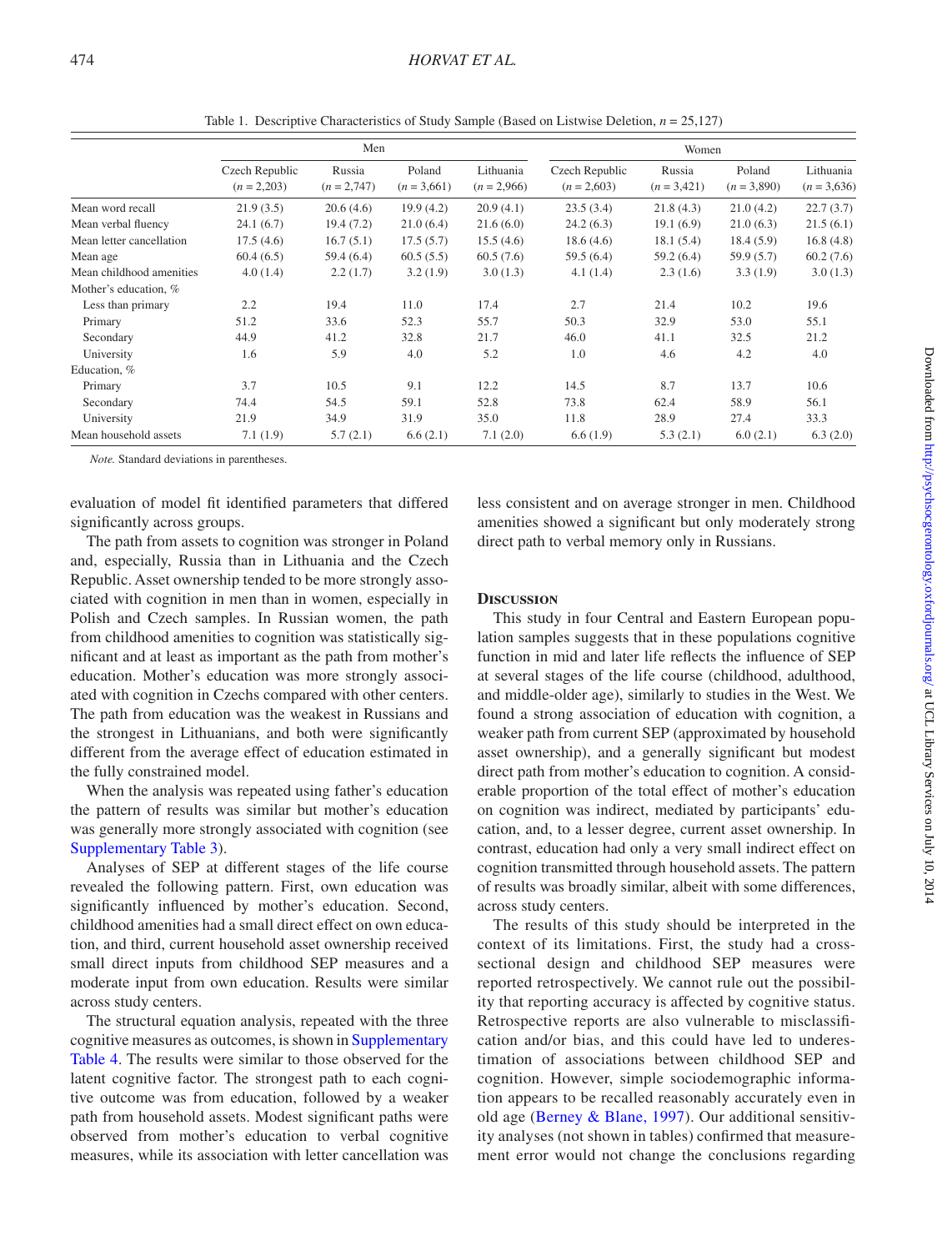<span id="page-5-0"></span>

|                                                                                                                                                                                                         |         | Czech Republ | ic $(n = 2,499)$ |         |      |      | Russia ( $n = 3,789$ ) |      |                  |                  | Poland $(n = 5,036)$ |      |                   |                   | Lithuania $(n = 3,054)$                                                                                                                          |         |
|---------------------------------------------------------------------------------------------------------------------------------------------------------------------------------------------------------|---------|--------------|------------------|---------|------|------|------------------------|------|------------------|------------------|----------------------|------|-------------------|-------------------|--------------------------------------------------------------------------------------------------------------------------------------------------|---------|
|                                                                                                                                                                                                         | Est     | <b>SE</b>    | $p$ Value        | Std     | Еă   | SE   | p Value                | Std  | Est              | SE               | p Value              | Std  | Est               | SE <sub></sub>    | $p$ Value                                                                                                                                        | Std     |
| Direct effects on cognition                                                                                                                                                                             |         |              |                  |         |      |      |                        |      |                  |                  |                      |      |                   |                   |                                                                                                                                                  |         |
| Mother's education                                                                                                                                                                                      | 64.0    | $\Xi$        | 5.001            | 0.12    | 0.12 | 0.08 | $\frac{12}{1}$         | 0.03 | 0.26             | 0.08             | $\overline{5}$       | 0.06 | 0.14              | 0.08              | .063                                                                                                                                             | 0.04    |
| Childhood amenities                                                                                                                                                                                     | $-0.02$ | 0.05         | .697             | $-0.01$ | 0.05 | 0.04 | .236                   | 0.03 | 0.08             | 0.03             | .016                 | 0.05 | $-0.07$           | 0.05              | .120                                                                                                                                             | $-0.04$ |
| Education                                                                                                                                                                                               | 0.94    | 0.07         | $-001$           | 0.42    | 0.82 | 0.07 | 5001                   | 0.29 | 0.94             | 0.06             | $\frac{1}{2}$        | 0.36 | 1.13              | 0.06              | 5.001                                                                                                                                            | 0.50    |
| Household assets                                                                                                                                                                                        | 0.09    | 0.03         | .003             | 0.08    | 0.30 | 0.03 | 5001                   | 0.21 | 0.24             | 0.03             | 500                  | 0.17 | $\overline{0}$    | 0.03              | 500                                                                                                                                              | 0.09    |
| Direct effects on household assets                                                                                                                                                                      |         |              |                  |         |      |      |                        |      |                  |                  |                      |      |                   |                   |                                                                                                                                                  |         |
| Mother's education                                                                                                                                                                                      | 0.23    | 0.07         | $\overline{0}$   | 0.07    | 0.13 | 0.05 | .006                   | 0.06 | 0.17             | 0.05             | $\overline{5}$       | 0.06 | 0.07              | 0.05              | .170                                                                                                                                             | 0.03    |
| Childhood amenities                                                                                                                                                                                     | 0.10    | 0.03         | .001             | 0.07    | 0.03 | 0.02 | .281                   | 0.02 | 0.09             | 0.02             | 5.001                | 0.08 | 0.10              | 0.03              | .002                                                                                                                                             | 0.06    |
| Education                                                                                                                                                                                               | 0.46    | 0.05         | $\overline{6}$   | 0.26    | 0.51 | 0.04 | 5001                   | 0.27 | 0.65             | 0.04             | $\overline{001}$     | 0.34 | 0.50              | 0.04              | 5.001                                                                                                                                            | 0.28    |
| Direct effects on education                                                                                                                                                                             |         |              |                  |         |      |      |                        |      |                  |                  |                      |      |                   |                   |                                                                                                                                                  |         |
| Mother's education                                                                                                                                                                                      | 0.41    | 0.05         | $\overline{00}$  | 0.22    | 0.41 | 0.03 | 5001                   | 0.33 | 0.52             | 0.03             | $\overline{0}$       | 0.34 | 0.54              | 0.03              | 5001                                                                                                                                             | 0.37    |
| Childhood amenities                                                                                                                                                                                     | 0.11    | 0.02         | 5001             | 0.15    | 0.03 | 0.02 | .086                   | 0.04 | 0.12             | 0.01             | $\overline{001}$     | 0.20 | 0.05              | 0.02              | 015                                                                                                                                              | 0.06    |
| Indirect effects on cognition                                                                                                                                                                           |         |              |                  |         |      |      |                        |      |                  |                  |                      |      |                   |                   |                                                                                                                                                  |         |
| Mother's education $\rightarrow$ education                                                                                                                                                              | 0.41    | 0.05         | $\overline{6}$   | 0.10    | 0.38 | 0.04 | $-001$                 | 0.11 | 0.50             | 0.04             | $-001$               | 0.12 | 0.61              | 0.05              | 5001                                                                                                                                             | 0.18    |
| Mother's education $\rightarrow$ assets                                                                                                                                                                 | 0.02    | 0.01         | .034             | 0.01    | 0.05 | 0.01 | $\overline{0}$         | 0.01 | 0.03             | $\overline{0}$ . | .016                 | 0.01 | $\overline{0.01}$ | $\overline{0.01}$ | .159                                                                                                                                             | 0.00    |
| Mother's education $\rightarrow$ education $\rightarrow$ assets                                                                                                                                         | 0.02    | 0.01         | .005             | 0.01    | 0.07 | 0.01 | $\overline{0}$         | 0.02 | 0.09             | 0.01             | 5001                 | 0.02 | 0.03              | 0.01              | 5.001                                                                                                                                            | 0.01    |
| Total indirect                                                                                                                                                                                          | 0.45    | 0.06         | 5001             | 0.11    | 0.50 | 0.04 | 5001                   | 0.14 | 0.62             | 0.04             | 5001                 | 0.15 | 0.65              | 0.05              | $\overline{6}$                                                                                                                                   | 0.20    |
| Amenities $\rightarrow$ education                                                                                                                                                                       | 0.11    | 0.02         | $-001$           | 0.06    | 0.03 | 0.01 | .007                   | 0.02 | 0.12             | 0.01             | $\overline{0}$       | 0.07 | 0.06              | 0.02              | $\overline{5}$                                                                                                                                   | 0.03    |
| Amenities $\rightarrow$ assets                                                                                                                                                                          | 0.01    | 0.00         | .025             | 0.01    | 0.01 | 0.01 | .068                   | 0.01 | 0.02             | 0.01             | $\overline{0}$       | 0.02 | 0.01              | 0.00              | .013                                                                                                                                             | 0.01    |
| Amenities $\rightarrow$ education $\rightarrow$ assets                                                                                                                                                  | 0.01    | 0.00         | 600              | 0.00    | 0.01 | 0.00 | 000.                   | 0.00 | 0.02             | 0.00             | 5001                 | 0.01 | 0.00              | 0.00              | .028                                                                                                                                             | 0.00    |
| Total indirect                                                                                                                                                                                          | 0.12    | 0.02         | 5.001            | 0.07    | 0.05 | 0.01 | .001                   | 0.03 | 0.16             | 0.01             | 5001                 | 0.10 | 0.08              | 0.03              | $\overline{0}03$                                                                                                                                 | 0.04    |
| Education $\rightarrow$ assets                                                                                                                                                                          | 0.04    | 0.02         | 003              | 0.02    | 0.15 | 0.02 | $-001$                 | 0.06 | 0.17             | 0.02             | $\overline{6}$       | 0.06 | 0.06              | 0.01              | 5001                                                                                                                                             | 0.03    |
| Total effects on cognition                                                                                                                                                                              |         |              |                  |         |      |      |                        |      |                  |                  |                      |      |                   |                   |                                                                                                                                                  |         |
| Mother's education                                                                                                                                                                                      | 0.94    | $\Xi$        | 5001             | 0.23    | 0.56 | 0.07 | 5001                   | 0.16 |                  | 0.08             | 5001                 | 0.22 | 0.78              | 0.07              | 5001                                                                                                                                             | 0.24    |
| Childhood amenities                                                                                                                                                                                     | 0.10    | 0.05         | .036             | 0.06    | 0.09 | 0.04 | .018                   | 0.05 | $0.93$<br>$0.24$ | 0.03             | $\overline{0}$       | 0.15 | $0.00\,$          | 0.05              | .980                                                                                                                                             | 0.00    |
| Education                                                                                                                                                                                               | 0.98    | 0.07         | 5001             | 0.44    | 1.00 | 0.06 | $-001$                 | 0.36 | Ξ                | 0.06             | $-001$               | 0.41 | 1.21              | 0.06              | 5001                                                                                                                                             | 0.53    |
| to education are probit coefficients. Est = unstandardized path coefficient; Std = standardized path coefficient<br><i>Note.</i> Fit indices: $\chi^2(94) = 621.824$ ; comparative fit index = 0.979; 1 |         |              |                  |         |      |      |                        |      |                  |                  |                      |      |                   |                   | Tucker-Lewis index = 0.955; root mean square error of approximation = 0.038 (0.035-0.041). Paths from mother's education and childhood amenities |         |

Table 2. Results of the Unconstrained Multiple-Group Structural Equation Model for Men Table 2. Results of the Unconstrained Multiple-Group Structural Equation Model for Men *SOCIAL POSITION AND COGNITION IN EAST EURO*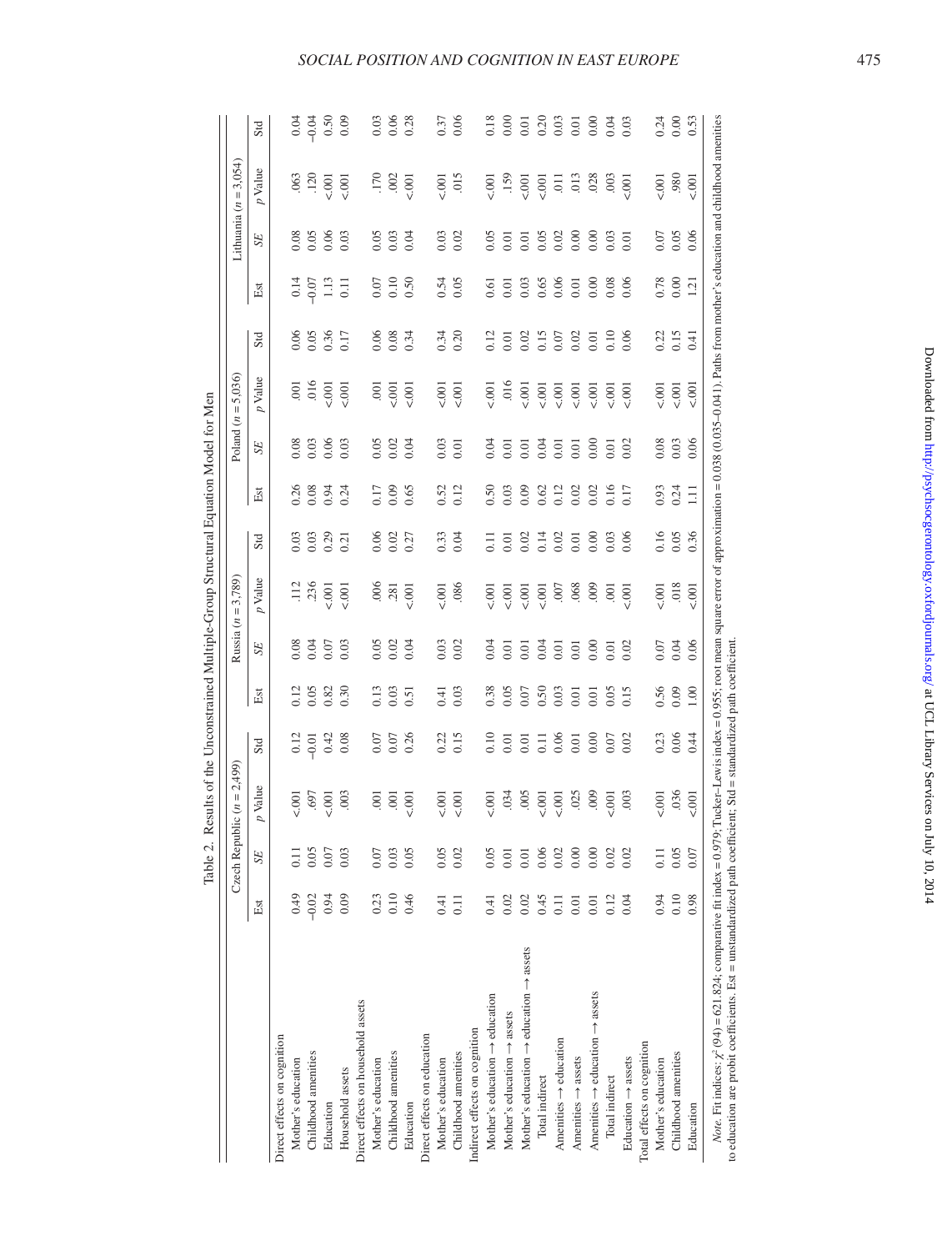<span id="page-6-0"></span>

|                                                                                                                                                                                                       |         | Czech Republ   | ic $(n = 2,991)$ |                  |      |           | Russia $(n = 4,488)$ |                    |       |           | Poland $(n = 5,281)$ |                   |                |                | Lithuania $(n = 3,708)$                                                                                                                          |         |
|-------------------------------------------------------------------------------------------------------------------------------------------------------------------------------------------------------|---------|----------------|------------------|------------------|------|-----------|----------------------|--------------------|-------|-----------|----------------------|-------------------|----------------|----------------|--------------------------------------------------------------------------------------------------------------------------------------------------|---------|
|                                                                                                                                                                                                       | Est     | SE <sub></sub> | p Value          | Std              | Est  | <b>SE</b> | $p$ Value            | Std                | Est   | <b>SE</b> | p Value              | Std               | Est            | SE <sub></sub> | $p$ Value                                                                                                                                        | Std     |
| Direct effects on cognition                                                                                                                                                                           |         |                |                  |                  |      |           |                      |                    |       |           |                      |                   |                |                |                                                                                                                                                  |         |
| Mother's education                                                                                                                                                                                    | 0.42    | $\frac{0}{2}$  | $-001$           |                  | 0.20 | 0.07      | .002                 | 0.06               | 0.30  | 0.08      | 5001                 | 0.07              | 0.02           | 0.07           | .743                                                                                                                                             | 0.01    |
| Childhood amenities                                                                                                                                                                                   | $-0.07$ | 0.05           | $\overline{113}$ | $\frac{11}{100}$ | 0.12 | 0.03      | 5.001                | 0.07               | 0.05  | 0.03      | .130                 | 0.03              | $-0.06$        | 0.04           | $\overline{117}$                                                                                                                                 | $-0.03$ |
| Education                                                                                                                                                                                             | 1.05    | 0.06           | 5001             | 0.52             | 0.81 | 0.06      | 5001                 | 0.32               | 1.05  | 0.06      | $\frac{1}{2}$        | 0.40              | 1.19           | 0.05           | 5.001                                                                                                                                            | 0.54    |
| Household assets                                                                                                                                                                                      | 0.04    | 0.03           | .132             | 0.04             | 0.26 | 0.03      | 5001                 | 0.19               | 0.10  | 0.03      | $-001$               | 0.07              | 0.10           | 0.02           | $-001$                                                                                                                                           | 0.08    |
| Direct effects on household assets                                                                                                                                                                    |         |                |                  |                  |      |           |                      |                    |       |           |                      |                   |                |                |                                                                                                                                                  |         |
| Mother's education                                                                                                                                                                                    | 0.21    | 0.07           | $\overline{0}$   | 0.06             | 21   | 0.04      | 5001                 | 0.08               | 0.12  | 0.05      | .015                 | 0.04              | 0.19           | 0.05           | $\overline{0}$                                                                                                                                   | 0.07    |
| Childhood amenities                                                                                                                                                                                   | 0.09    | 0.03           | .004             | 0.06             | 0.08 | 0.02      | 5001                 | 0.07               | 0.10  | 0.02      | 5.001                | 0.09              | 0.14           | 0.03           | 5.001                                                                                                                                            | 0.09    |
| Education                                                                                                                                                                                             | 0.41    | 0.04           | 5001             | 0.23             | 0.38 | 0.04      | $-001$               | 0.20               | 0.52  | 0.04      | $\overline{6}$       | 0.29              | 0.40           | 0.04           | $\overline{6}$                                                                                                                                   | 0.22    |
| Direct effects on education                                                                                                                                                                           |         |                |                  |                  |      |           |                      |                    |       |           |                      |                   |                |                |                                                                                                                                                  |         |
| Mother's education                                                                                                                                                                                    | 0.51    | 0.04           | 5001             | 0.27             | 0.45 | 0.03      | 5001                 | 0.35               | 0.57  | 0.03      | 5.001                | 0.35              | 0.51           | 0.03           | 5001                                                                                                                                             | 0.34    |
| Childhood amenities                                                                                                                                                                                   | 0.15    | 0.02           | 5001             | 0.19             | 0.07 | 0.02      | 5.001                | 0.10               | 0.15  | 0.01      | 5001                 | 0.24              | 0.09           | 0.02           | $\overline{6}$                                                                                                                                   | 0.10    |
| Indirect effects on cognition                                                                                                                                                                         |         |                |                  |                  |      |           |                      |                    |       |           |                      |                   |                |                |                                                                                                                                                  |         |
| Mother's education $\rightarrow$ education                                                                                                                                                            | 0.55    | 0.05           | $-001$           | 0.14             | 0.36 | 0.03      | 5001                 | $\overline{0}$ .11 | 0.61  | 0.04      | $-0.001$             | 0.14              | 0.62           | 0.04           | $-001$                                                                                                                                           | 0.19    |
| Mother's education $\rightarrow$ assets                                                                                                                                                               | 0.01    | 0.01           | .179             | 0.00             | 0.06 | 0.01      | 5001                 | 0.02               | 0.01  | 0.01      | .036                 | 0.00              | 0.02           | 0.01           | .008                                                                                                                                             | 0.01    |
| Mother's education $\rightarrow$ education $\rightarrow$ assets                                                                                                                                       | 0.01    | 0.01           | $\overline{118}$ | 0.00             | 0.05 | 0.01      | $\overline{001}$     | 0.01               | 0.03  | 0.01      | $\overline{6}$       | 0.01              | 0.02           | 0.01           | 5001                                                                                                                                             | 0.01    |
| Total indirect                                                                                                                                                                                        | 0.57    | 0.05           | $-001$           | 0.15             | 0.47 | 0.03      | $\overline{001}$     | 0.14               | 0.65  | 0.04      | $\overline{0}$       | 0.15              | 0.66           | 0.04           | 5001                                                                                                                                             | 0.20    |
| Amenities $\rightarrow$ education                                                                                                                                                                     | 0.16    | 0.02           | 5001             | 0.10             | 0.05 | 0.01      | 5.001                | 0.03               | 0.01  | 0.00      | $\overline{0}$       | 0.01              | $\overline{0}$ | 0.02           | 5001                                                                                                                                             | 0.05    |
| Amenities $\rightarrow$ assets                                                                                                                                                                        | 0.00    | 0.00           | .168             | 0.00             | 0.02 | 0.01      | 5001                 | 0.01               | 0.01  | 0.00      | $\overline{0}$       | 0.01              | 0.01           | 0.00           | .002                                                                                                                                             | 0.01    |
| Amenities $\rightarrow$ education $\rightarrow$ assets                                                                                                                                                | 0.00    | 0.00           | $-121$           | 0.00             | 0.01 | 0.00      | 5.001                | 0.00               | 0.05  | 0.03      | .130                 | 0.03              | 0.00           | 0.00           | .002                                                                                                                                             | 0.00    |
| Total indirect                                                                                                                                                                                        | 0.17    | 0.02           | 5.001            | 0.10             | 0.07 | 0.01      | 5.001                | 0.04               | 0.18  | 0.01      | $\overline{6}$       | $\overline{0.11}$ | 0.13           | 0.02           | $\frac{1}{2}$                                                                                                                                    | 0.06    |
| Education $\rightarrow$ assets                                                                                                                                                                        | 0.02    | 0.01           | $\frac{15}{1}$   | 0.01             | 0.10 | 0.01      | $-001$               | 0.04               | 0.06  | 0.01      | $-001$               | 0.02              | 0.04           | 0.01           | $\overline{0}$                                                                                                                                   | 0.02    |
| Total effects on cognition                                                                                                                                                                            |         |                |                  |                  |      |           |                      |                    |       |           |                      |                   |                |                |                                                                                                                                                  |         |
| Mother's education                                                                                                                                                                                    | 00.1    | 0.09           | $-0.001$         | 0.26             | 0.65 | 0.06      | 5001                 | 0.19               | 0.95  | 0.08      | 5001                 | 0.22              | 0.70           | 0.07           | 5001                                                                                                                                             | 0.21    |
| Childhood amenities                                                                                                                                                                                   | 0.12    | 0.04           | .008             |                  | 0.22 | 0.03      | 5001                 | 0.13               | 0.23  | 0.03      | 5001                 | 0.14              | 0.06           | 0.04           | .160                                                                                                                                             | 0.03    |
| Education                                                                                                                                                                                             | 1.06    | 0.06           | $\overline{6}$   | 0.52             | 0.92 | 0.06      | 5001                 | 0.35               | $\Xi$ | 0.06      | 5001                 | 0.42              | 1.26           | 0.05           | $-001$                                                                                                                                           | 0.56    |
| to education are probit coefficients. Est = unstandardized path coefficient; Std = standardized path coefficient<br><i>Note.</i> Fit indices: $\chi^2$ (94) = 621.824; comparative fit index = 0.979; |         |                |                  |                  |      |           |                      |                    |       |           |                      |                   |                |                | Tucker-Lewis index = 0.955; root mean square error of approximation = 0.038 (0.035-0.041). Paths from mother's education and childhood amenities |         |

Table 3. Results of the Unconstrained Multiple-Group Structural Equation Model for Women Table 3. Results of the Unconstrained Multiple-Group Structural Equation Model for Women

*Horvat et al.*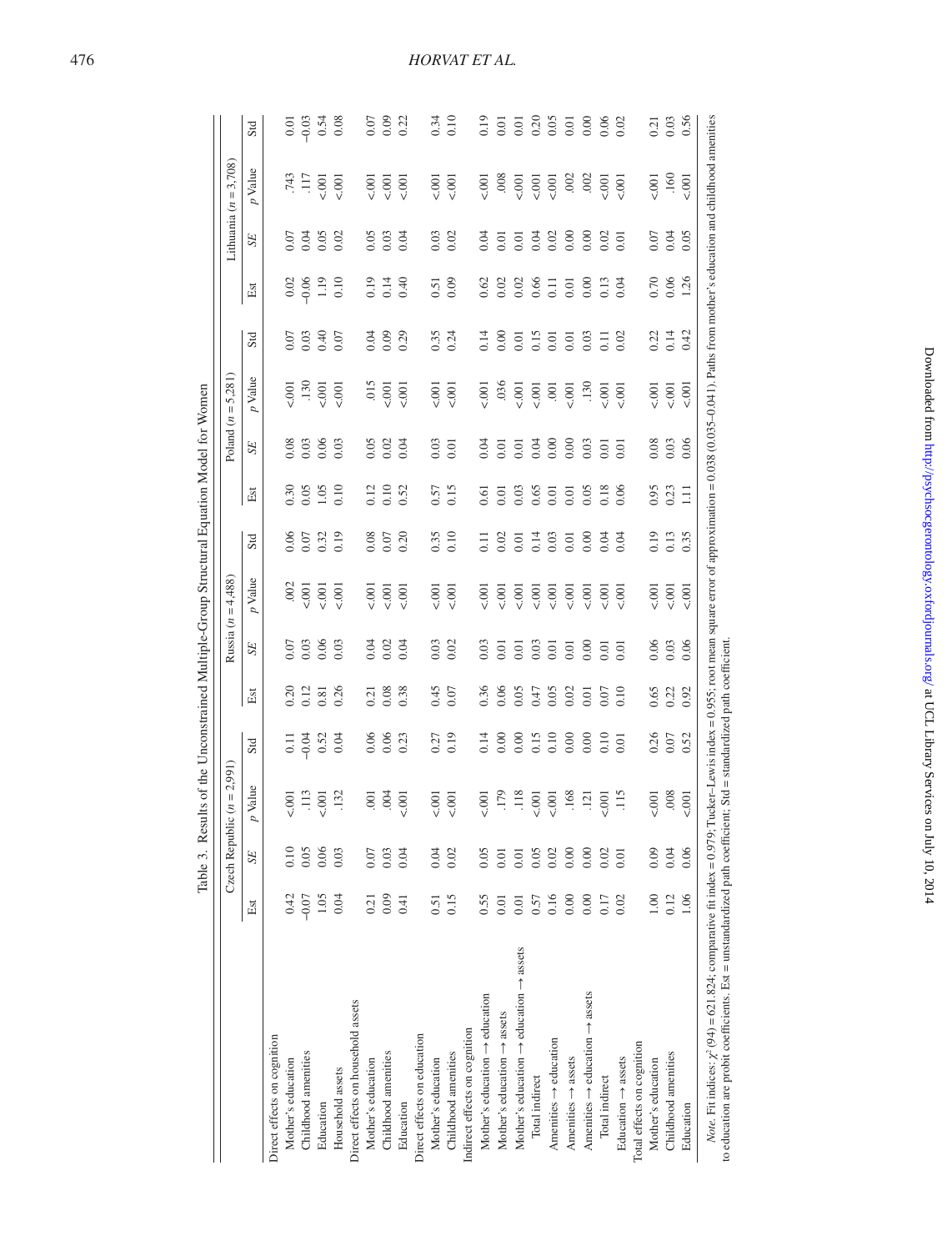the role of childhood SEP measures and current household assets. In addition, adjustment for misclassifications in predictor variables with relatively few categories is likely to have only a limited effect on coefficient sizes [\(Goldstein, Kounali, & Robinson, 2008](#page-10-22)).

Second, with the exception of Lithuania, we did not have complete cognitive data collected at baseline on all participants, and participants who did not attend the reexamination had lower baseline cognitive scores. Participants with missing data on cognitive function were younger, more likely to be male, had lower educational attainment, higher childhood SEP, and owned fewer assets than those with cognitive data, but this is unlikely to bias the estimates of the associations between SEP and cognition. Respondents with lower scores on SEP measures had a higher chance of attrition. However, additional analyses in participants who had baseline cognitive data but were lost to follow-up gave similar results to estimates from participants who remained in the study. Attrition is therefore unlikely to introduce a major bias.

Third, our results pertain to specific urban populations, not countries. However, levels and trends in socioeconomic indicators and mortality in the participating towns and cities are similar to their respective countries, and it is very likely that these study samples broadly reflect the situation in their countries' urban populations.

Fourth, another important limitation associated with cross-sectional design is lack of a measure of prior cognitive ability, raising the challenge of reverse causality. Two studies ([Osler et al., 2013;](#page-11-7) [Richards & Sacker, 2003\)](#page-11-1) that were able to adjust for childhood or adolescent cognitive ability observed significant independent effects of education and adult social class, and a fully or largely indirect effect of childhood SEP on midlife cognition; in another study, only childhood cognitive ability and education were associated with cognition in old age [\(Johnson, Gow, et al.,](#page-10-17)  [2010](#page-10-17)). Thus, we may have overestimated the structural effects of life course SEP on cognition. In addition, we had no relevant data to investigate the issue of reverse causality, although both social selection and causation mechanisms are likely to be important ([Clouston et al., 2012\)](#page-10-7).

Finally, estimation of direct and indirect effects in mediation analysis assumes there is no unmeasured confounding of the exposure–outcome, mediator–outcome, and exposure–mediator relationships [\(VanderWeele, 2010\)](#page-11-13). Specification of the model and selection of covariates was based on substantive knowledge but residual confounding remains a possibility. Thus, any conclusions should be drawn cautiously.

Despite the limitations, this study is the first of its kind in the region where individual-level data are still not widely available. We were able to take advantage of a large multicenter cohort with objective verbal and non-verbal neuropsychological measures and relatively good data on SEP. Several findings deserve a comment.

The path from education to cognition was consistently strong, especially relative to other SEP measures, confirming the education–cognition relationship found previously [\(Cagney & Lauderdale, 2002](#page-10-23); [Lee, Buring, Cook,](#page-10-24) [& Grodstein, 2006\)](#page-10-24). This may owe to mental stimulation provided by education with potentially lasting benefits for cognitive reserve. Beyond direct influences on cognition, education is a significant determinant of occupational status with implications for cognitive aging. This aspect was especially important in credential-based labor markets typical of communist societies. Educational qualifications were the main basis for labor allocation and the main route to professional occupations, resulting in stronger associations between education and occupation than in Western countries ([Titma, Tuma, & Roosma, 2003](#page-11-14)). However, education was only weakly correlated with higher incomes, and material inequalities were probably less important in mediating the association between education and cognitive health.

Another plausible contributing explanation for the strong education–cognition link in these societies is related to communist regimes' efforts to create a greater equality of educational opportunity, especially in favor of children from disadvantaged socioeconomic backgrounds. Consequently, ability-based selection into education may have increased in importance relative to family background [\(Heath et al.,](#page-10-25) [1985\)](#page-10-25), resulting in a high correlation between educational attainment and cognitive ability.

Some reductions in social origin-based educational inequality were mostly achieved, particularly in the immediate postwar period. Despite this, parental background remained a significant determinant of offspring's educational chances throughout the period, possibly even stronger than in Western countries [\(Ganzeboom & Nieuwbeerta, 1999;](#page-10-26) [Nieuwbeerta](#page-11-15) [& Rijken, 1996\)](#page-11-15). Educational expansion and industrialization rather than egalitarian policies were the most significant forces shaping educational inequalities over this period ([Nieuwbeerta & Rijken, 1996](#page-11-15); [Simonova, 2008\)](#page-11-16). These trends were common to all Central and Eastern European countries but were modified by national historic and institutional contexts. Central European countries inherited educational systems with early tracking and a stronger vocational orientation in secondary education which, compared with the Soviet Union, may lead to greater inequality [\(Noelke,](#page-11-17) [Kogan, & Gebel, 2012](#page-11-17)). Moreover, egalitarian policies, especially those directly aimed at improving educational access of children from disadvantaged backgrounds, were not always systematically pursued. In Soviet Russia, pressures created by the rapid expansion of secondary schooling inadvertently increased inequality in access to higher education [\(Gerber & Hout, 1995\)](#page-10-27). In our study, the differences in magnitude of the education–cognition association, measured as unstandardized path coefficients, ranged from 0.81 in Novosibirsk (Russia) to 1.19 in Kaunas (Lithuania) and this statistically significant variation may be partly explained by cross-country differences in contextual factors.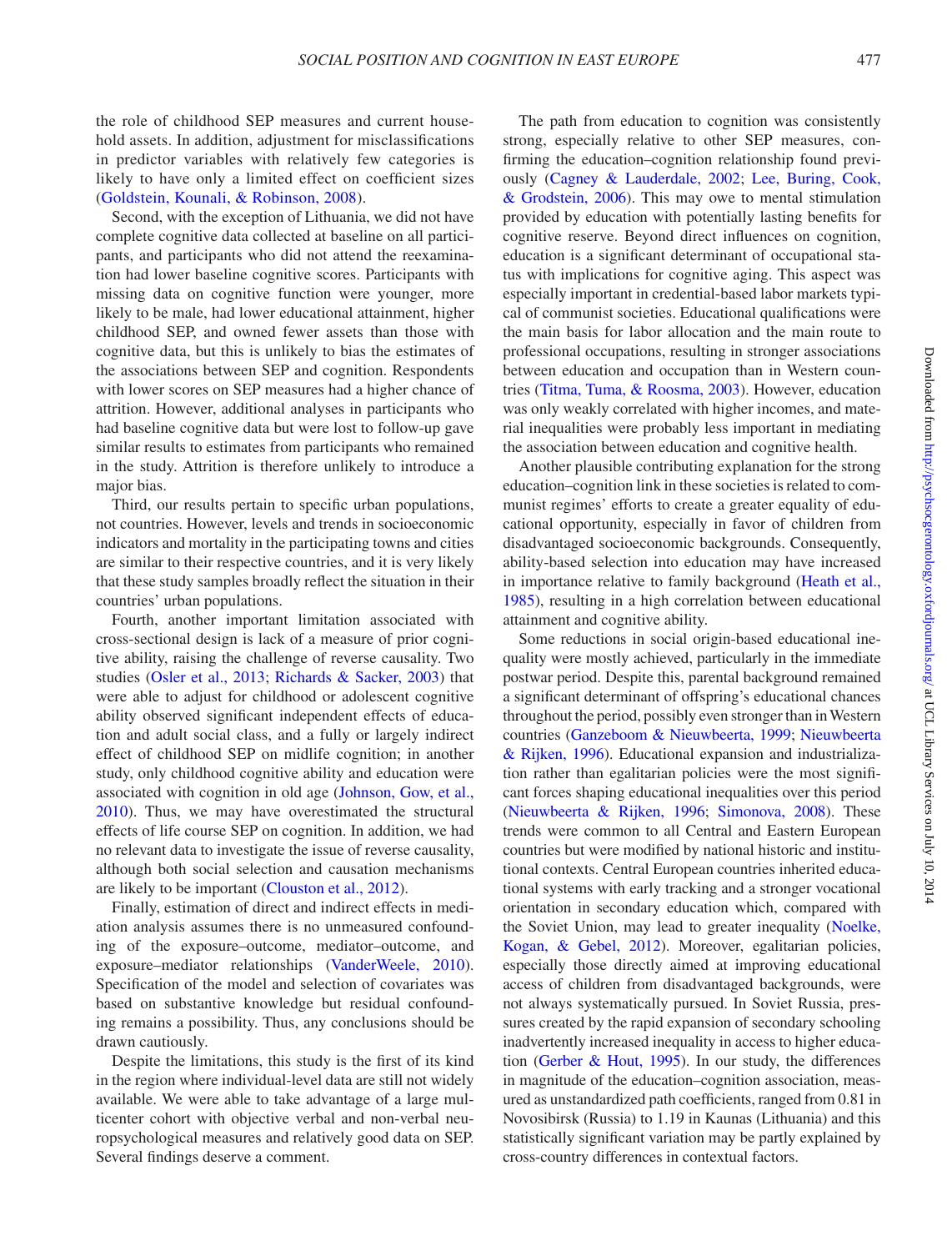We observed a generally significant effect of household assets currently owned, particularly in Russia and Poland, pointing to the potential importance of material circumstances for mid–late life cognition in these countries. Previous studies have reported an independent association of cognition with income and wealth ([Cagney & Lauderdale,](#page-10-23)  [2002](#page-10-23); [Lee et al., 2006\)](#page-10-24). In post-Soviet Russia, with widening income ([Milanovic](#page-11-18)́, 1998) and health ([Shkolnikov](#page-11-19)  [et al., 2006](#page-11-19)) inequalities, material circumstances may have become more prominent in determination of health compared with other post-communist countries, such as the Czech Republic, where this trend has been less apparent.

Mother's education showed a significant direct path to cognition in all but one study center. Previous research also found a stronger association between mother's education and mid or late life cognition compared with paternal measures [\(Kaplan et al., 2001](#page-10-13); [Luo & Waite, 2005\)](#page-10-2). Given the rapid educational expansion and removal of gender inequalities in education under socialism ([Ganzeboom &](#page-10-26)  [Nieuwbeerta, 1999](#page-10-26)), rising levels of women's education over the period may have a positive impact on cognitive aging not just in the more recent cohorts of women but also in the future generations of men and women.

On the other hand, significant path from childhood amenities to cognition was observed only in Russian women. The latter observation might reflect the greater degree of material disadvantage experienced by Russian cohorts in childhood [\(Haynes & Husan, 2003\)](#page-10-28). Childhood conditions were found to be strongly associated with cognitive impairment in oldest old Chinese, where severe childhood adversity was common [\(Zhang, Gu, & Hayward, 2008\)](#page-11-20). It has previously been found that Russians who were born before or during World War II were shorter than those born later, after controlling for secular trend ([Webb et al., 2008](#page-11-21)). It is plausible that childhood conditions of these participants affected not only their height but also their cognition in later life, although in the latter case the effect was only salient in women.

Consistent with other work we observed significant tracking of SEP over the life course in these post-communist countries. Mother's (and father's) education had a notable influence on participants' educational attainment, whereas the effect of childhood material conditions was less important. In societies where opportunities for accumulation and intergenerational transmission of wealth were limited, family cultural capital embodied in parents' education may have been especially important for offspring's educational attainment ([Mateju & Rehakova, 1996\)](#page-11-22). Both childhood SEP measures also had small independent effects on current material circumstances.

In the light of increasing economic returns to education reported in the region since the onset of transition [\(Brainerd,](#page-10-29)  [1998](#page-10-29)), the finding of a moderate effect of education on current asset ownership in these relatively recent (post-1990) data may be important. These paths, particularly those

involving participants' education, were important in mediating the associations between parental education and childhood material conditions and cognition later in life. This indicates some degree of accumulation of childhood social disadvantage and advantage on cognitive function across the life course, consistent with previous studies showing considerable tracking of social disadvantage/advantage, with a cumulative effect on self-rated health ([Nicholson,](#page-11-23) [Bobak, Murphy, Rose, & Marmot, 2005\)](#page-11-23) and depression ([Nicholson et al., 2008](#page-11-24)). However, these findings are based on data collected after the fall of communism and, to some extent, probably also partly reflect the effects of economic transition. At least in Russia, the association between parental and adult socioeconomic position may have actually strengthened as a result of economic transition [\(Gerber &](#page-10-30) [Hout, 2004\)](#page-10-30).

Although the level of inequality under communism remains a matter of debate, Czechoslovakia is generally considered to have been the most equal among Central and Eastern European communist countries in terms of both wage and income inequality [\(Atkinson & Micklewright, 1992](#page-9-1); [Flemming & Micklewright, 2000](#page-10-31)). In comparison, inequalities are believed to have been greater in the former Soviet Union republics, with communist Poland falling somewhere in-between. In the post-communist period increase in income inequality has been relatively slow and contained in the Czech Republic, somewhat greater and quicker in Poland and rapid and dramatic in the Russian Federation, with Lithuania falling somewhere in-between the latter two countries (Bandelj  $\&$ [Mahutga, 2010;](#page-9-2) [Heyns, 2005](#page-10-32)).

The general pattern of results on the relationship between SEP and cognitive function in our study does not unequivocally support the hypothesis that the overall level of social inequality (measured by indicators such as income inequality) in a society is positively associated with greater life course inequalities in cognitive outcomes at the individual level, at least not within Central and Eastern Europe or with respect to all SEP measures. In our study, this hypothesis was partly sustained with respect to current material circumstances, which showed a stronger association with cognitive function in the Polish and, especially, Russian samples than in the Czech sample, consistent with the level of income inequality in these countries. The results for Lithuania do not conform to the expected pattern but this may partly reflect the nature of more recently collected data, as the relatively basic items used to construct the asset index may have become increasingly common and less informative in the more recent period.

In contrast to current material circumstances, the strongest associations between education and cognitive function were observed in Lithuania and the weakest in Russia, whereas associations in the Czech Republic and Poland were of similar magnitude. Similarly, the association between mother's (and father's) education and cognitive function was generally strongest in the Czech sample (Czech and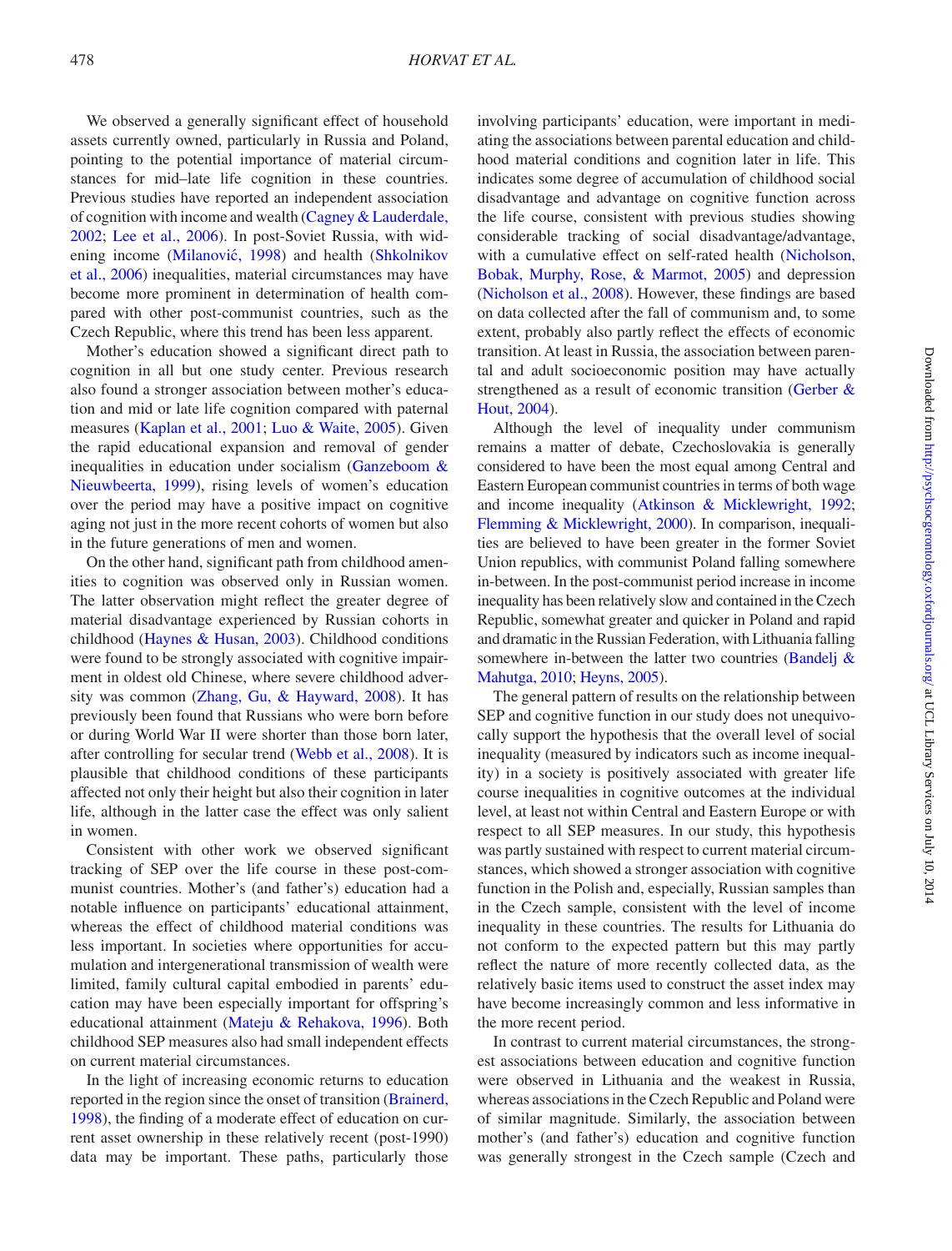Polish samples for father's education) and insignificant in Lithuania. Thus, the pattern of results for own or parental education and cognition does not conform to any simple expectation about how the education–cognition link may be modified by the different levels of inequality between these countries.

However, social inequalities in education may be more closely linked to the level of modernization and organization of the school system (e.g., tracking and selection) than to the overall level of societal inequality [\(Marks, 2005\)](#page-11-25), and it is possible that the education–cognition link is affected by similar forces. In addition, although the differences in the magnitude of associations between countries may reflect genuine contextual differences, they may be due to chance.

Despite differences in methodology, comparing our results with studies in Western populations may still be useful. Qualitative comparisons suggest that in our study associations between life course SEP measures and cognition were either within the range observed in studies of Western populations or stronger. For example, in our study standardized effect sizes for education–cognition association were generally moderate and ranged from 0.29 to 0.52 for the latent cognitive trait, 0.17 to 0.34 for word recall, 0.16 to 0.34 for letter cancellation, and 0.18 to 0.37 for verbal fluency (see [Supplementary Table 4](http://psychsocgerontology.oxfordjournals.org/lookup/suppl/doi:10.1093/geronb/gbu014/-/DC1)) across populations. In comparison, education–cognition association was weaker in the 1921 Scottish birth cohort (0.08 for age 70 IQ) ([Johnson, Gow, et al., 2010](#page-10-17)), weaker or within range in the 1946 British birth cohort (standardized coefficients were 0.22 for word recall, 0.08 for letter cancellation, and 0.24 for crystalized intelligence) [\(Richards & Sacker, 2003](#page-11-1)) and a Chicago-based aging study (0.16 for global cognition) ([Jefferson et al., 2011\)](#page-10-33), and within range in the Health and Retirement Study ( $\approx 0.36$  for global cognition) (Luo & [Waite, 2005](#page-10-2)). Findings for the associations between adult SEP or childhood SEP measures and cognition were generally similar.

However, several aforementioned [\(Jefferson et al., 2011;](#page-10-33) Johnson, [Gow, et al., 2010;](#page-10-17) [Richards & Sacker, 2003\)](#page-11-1) studies in Western populations controlled for additional factors, most notably childhood cognitive ability or premorbid intelligence, that we were unable to control for. Adjustment for these factors is expected to weaken the direct associations between SEP measures and cognitive function. The observed differences in the magnitude of effects between studies may partly reflect incomplete adjustment in our study, as well as other differences in study design. However, associations between the different SEP measures were also of similar magnitude or stronger than in studies of Western populations, suggesting that in these Central and Eastern European populations tracking of social disadvantage/ advantage across the life course was no less significant for cognitive outcomes in middle and older age than in the West.

Emerging evidence of broadly similar patterns of associations between life course SEP and cognition in mid-later life found across different settings, including the four Central and Eastern European populations in this study, and settings as diverse as the United States ([Luo & Waite, 2005](#page-10-2)), Great Britain [\(Richards & Sacker, 2003](#page-11-1)), Scandinavia ([Fors et al.,](#page-10-12) [2009;](#page-10-12) [Osler et al., 2013](#page-11-7)), and China ([Zhang et al., 2009\)](#page-11-9) suggests that the mechanisms underlying the associations may be pervasive. In addition, the findings also suggest that the fundamentally different economic structure of the communist system, in the several decades of its existence, did not necessarily result in significantly different patterns of health inequalities from contemporary capitalist societies.

In the Warsaw study of children born in the 1960s, the association between parental social background and childhood cognitive ability was, contrary to authors' expectations, at least as strong, if not stronger, as in the West, despite the relative absence of educational, health care, and community divisions typically associated with socioeconomic position ([Firkowska et al., 1978\)](#page-10-34). Our study, in four urban populations in Central and Eastern Europe, confirms that the influence of life course socioeconomic trajectory is still reflected in cognitive function in midlife and beyond, similarly to Western populations. This suggests a largely universal structure of associations between SEP across the life course and cognition in later life.

### Supplementary Material

Supplementary material can be found at: [http://psychsocgerontology.](http://psychsocgerontology.oxfordjournals.org/lookup/suppl/doi:10.1093/geronb/gbu014/-/DC1) [oxfordjournals.org/](http://psychsocgerontology.oxfordjournals.org/lookup/suppl/doi:10.1093/geronb/gbu014/-/DC1)

### Funding

This study was supported by the Wellcome Trust (grant numbers WT0 064947, WT0 81081); the US National Institute of Aging (grant number R01 AG23522); the Medical Research Council funding to M. Richards; and the Economic and Social Research Council funding to P. Horvat.

#### **ACKNOWLEDGMENTS**

P. Horvat planned the study, performed statistical analysis, and prepared the initial manuscript. M. Bobak and M. Richards participated in the development and supervision of the study, commented on the analysis, and contributed to the interpretation of results. All authors contributed to the drafting and revising of the manuscript. All authors read and approved the final manuscript.

#### **CORRESPONDENCE**

Correspondence should be addressed to Prof Martin Bobak, PhD, Department of Epidemiology and Public Health, UCL (University College London), 1-19 Torrington place, London WC1E 7HB, UK. E-mail: [m.bobak@ucl.ac.uk](mailto:m.bobak@ucl.ac.uk?subject=)

#### **REFERENCES**

- <span id="page-9-0"></span>Asparouhov, T., & Muthén, B. (2010). Weighted least squares estimation with missing data. Technical Report. Retrieved from [http://www.stat](http://www.statmodel.com/download/GstrucMissingRevision.pdf)[model.com/download/GstrucMissingRevision.pdf](http://www.statmodel.com/download/GstrucMissingRevision.pdf).
- <span id="page-9-1"></span>Atkinson, A. B., & Micklewright, J. (1992). *The Economic Transformation in Eastern Europe and the Distribution of Income*. Cambridge: Cambridge University Press.
- <span id="page-9-2"></span>Bandelj, N., & Mahutga, M. C. (2010). How socio-economic change shapes income inequality in Post-Socialist Europe. *Social Forces*, *88*, 2133–2161. doi:10.1353/sof.2010.0042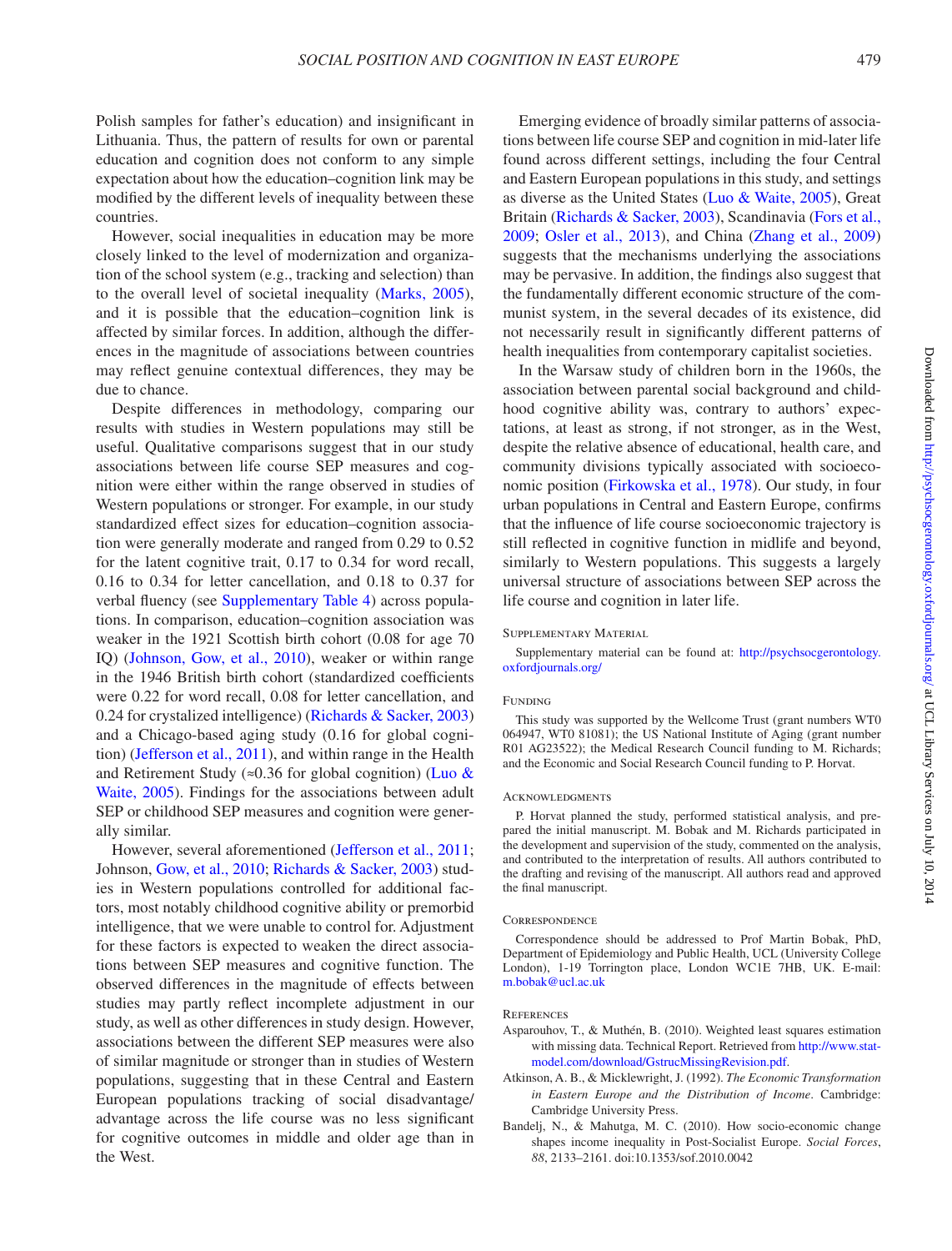- <span id="page-10-21"></span>Berney, L. R., & Blane, D. B. (1997). Collecting retrospective data: accuracy of recall after 50 years judged against historical records. *Social Science & Medicine*, *45*, 1519–1525. doi:10.1016/ S0277-9536(97)00088-9
- <span id="page-10-14"></span>Bradley, R. H., & Corwyn, R. F. (2002). Socioeconomic status and child development. *Annual Review of Psychology*, *53*, 371–399. doi:10.1146/annurev.psych.53.100901.135233
- <span id="page-10-29"></span>Brainerd, E. (1998). Winners and losers in Russia's economic transition. *American Economic Review*, *88*, 1094–1116.
- <span id="page-10-3"></span>Brayne, C., Ince, P. G., Keage, H. A. D., McKeith, I. G., Matthews, F. E., Polvikoski, T., & Sulkava, R. (2010). Education, the brain and dementia: neuroprotection or compensation? *Brain*, *133*, 2210–2216. doi:10.1093/Brain/Awq185
- <span id="page-10-20"></span>Byrne, B. M., Shavelson, R. J., & Muthen, B. (1989). Testing for the equivalence of factor covariance and mean structures - the issue of partial measurement invariance. *Psychological Bulletin*, *105*, 456–466. doi:10.1037/0033-2909.105.3.456
- <span id="page-10-23"></span>Cagney, K. A., & Lauderdale, D. S. (2002). Education, wealth, and cognitive function in later life. *Journals of Gerontology Series B-Psychological Sciences and Social Sciences*, *57*, P163–P172. doi:10.1093/geronb/57.2.P163
- <span id="page-10-7"></span>Clouston, S. A., Kuh, D., Herd, P., Elliott, J., Richards, M., & Hofer, S. M. (2012). Benefits of educational attainment on adult fluid cognition: international evidence from three birth cohorts. *International Journal of Epidemiology*, *41*, 1729–1736. doi:10.1093/ije/dys148
- <span id="page-10-18"></span>Connor, W. D. (1979). *Socialism, Politics, and Equality: Hierarchy and Change in Eastern Europe and the USSR*. New York: Columbia University Press.
- <span id="page-10-15"></span>Dannefer, D. (1987). *Aging as Intracohort Differentiation: Accentuation, the Matthew Effect, and the Life Course*. Paper presented at the Sociological Forum.
- <span id="page-10-6"></span>Deary, I. J., & Johnson, W. (2010). Intelligence and education: causal perceptions drive analytic processes and therefore conclusions. *International Journal of Epidemiology*, *39*, 1362–1369. doi:10.1093/Ije/Dyq072
- <span id="page-10-11"></span>Everson-Rose, S. A., de Leon, C. F. M., Bienias, J. L., Wilson, R. S., & Evans, D. A. (2003). Early life conditions and cognitive functioning in later life. *American Journal of Epidemiology*, *158*, 1083–1089. doi:10.1093/Aje/Kwg263
- <span id="page-10-16"></span>Ferraro, K. F., & Kelley-Moore, J. A. (2003). Cumulative disadvantage and health: long-term consequences of obesity? *American Sociological Review*, *68*, 707–729. doi:10.2307/1519759
- <span id="page-10-34"></span>Firkowska, A., Ostrowska, A., Sokolowska, M., Stein, Z., Susser, M., & Wald, I. (1978). Cognitive development and social policy. *Science*, *200*, 1357–1362. doi:10.1126/science.663616
- <span id="page-10-19"></span>Flakierski, H. (1993). *Income Inequalities in the Former Soviet Union and its Republics*. Armonk, NY; London: M.E. Sharpe.
- <span id="page-10-31"></span>Flemming, J. S., & Micklewright, J. (2000). Income distribution, economic systems and transition. *Handbook of income distribution*, *1*, 843–918.
- <span id="page-10-12"></span>Fors, S., Lennartsson, C., & Lundberg, O. (2009). Childhood living conditions, socioeconomic position in adulthood, and cognition in later life: exploring the associations. *Journals of Gerontology Series B-Psychological Sciences and Social Sciences*, *64*, 750–757. doi:10.1093/geronb/gbp029
- <span id="page-10-26"></span>Ganzeboom, H. B. G., & Nieuwbeerta, P. (1999). Access to education in six Eastern European countries between 1940 and 1985. Results of a cross-national survey. *Communist and Post-Communist Studies*, *32*, 339–357. doi:10.1016/S0967-067x(99)00017-3
- <span id="page-10-27"></span>Gerber, T. P., & Hout, M. (1995). Educational stratification in Russia during the Soviet Period. *American Journal of Sociology*, *101*, 611–660. doi:10.1086/230755
- <span id="page-10-30"></span>Gerber, T. P., & Hout, M. (2004). Tightening up: declining class mobility during Russia's market transition. *American Sociological Review*, *69*, 677–703. doi:0.1177/000312240406900504
- <span id="page-10-8"></span>Glymour, M. M., Kawachi, I., Jencks, C. S., & Berkman, L. F. (2008). Does childhood schooling affect old age memory or mental status? Using

state schooling laws as natural experiments. *Journal of Epidemiology and Community Health*, *62*, 532–537. doi:10.1136/jech.2006.059469

- <span id="page-10-22"></span>Goldstein, H., Kounali, D., & Robinson, A. (2008). Modelling measurement errors and category misclassifications in multilevel models. *Statistical Modelling*, *8*, 243–261. doi:10.1177/14710 82x0800800302
- <span id="page-10-0"></span>Greiner, P. A., Snowdon, D. A., & Schmitt, F. A. (1996). The loss of independence in activities of daily living: the role of low normal cognitive function in elderly nuns. *American Journal of Public Health*, *86*, 62–66. doi:10.2105/AJPH.86.1.62
- <span id="page-10-1"></span>Haan, M. N., Al-Hazzouri, A. Z., & Aiello, A. E. (2011). Life-span socioeconomic trajectory, nativity, and cognitive aging in Mexican Americans: the Sacramento Area Latino Study on aging. *Journals of Gerontology Series B-Psychological Sciences and Social Sciences*, *66*, 102–110. doi:10.1093/geronb/gbq071
- <span id="page-10-9"></span>Hatch, S. L., Feinstein, L., Link, B. G., Wadsworth, M. E. J., & Richards, M. (2007). The continuing benefits of education: adult education and midlife cognitive ability in the British 1946 birth cohort. *Journals of Gerontology Series B-Psychological Sciences and Social Sciences*, *62*, S404–S414. doi:10.1093/geronb/62.6.S404
- <span id="page-10-4"></span>Hauser, R. M., & Roan, C. L. (2007). *Work Complexity and Cognitive Functioning at Midlife: Cross-validating the Kohn-Schooler Hypothesis in an American Cohort*. Unpublished Manuscript Center for Demography and Ecology, University of Wisconsin-Madison.
- <span id="page-10-28"></span>Haynes, M., & Husan, R. (2003). *A Century of State Murder?: Death and Policy in Twentieth-Century Russia*. Sterling, VA: Pluto Press.
- <span id="page-10-25"></span>Heath, A. C., Berg, K., Eaves, L. J., Solaas, M. H., Corey, L. A., Sundet, J., … Nance, W. E. (1985). Education policy and the heritability of educational attainment. *Nature*, *314*, 734–736. doi:10.1038/314734a0
- <span id="page-10-32"></span>Heyns, B. (2005). Emerging inequalities in Central and Eastern Europe. *Annual Review of Sociology*, *31*, 163–197. doi:10.1146/annurev. soc.30.012703.110637
- <span id="page-10-33"></span>Jefferson, A. L., Gibbons, L. E., Rentz, D. M., Carvalho, J. O., Manly, J., Bennett, D. A., & Jones, R. N. (2011). A life course model of cognitive activities, socioeconomic status, education, reading ability, and cognition. *Journal of the American Geriatrics Society*, *59*, 1403–1411. doi:10.1111/j.1532-5415.2011.03499.x
- <span id="page-10-10"></span>Johnson, W., Brett, C. E., & Deary, I. J. (2010). The pivotal role of education in the association between ability and social class attainment: a look across three generations. *Intelligence*, *38*, 55–65. doi:10.1016/j. intell.2009.11.008
- <span id="page-10-17"></span>Johnson, W., Gow, A. J., Corley, J., Starr, J. M., & Deary, I. J. (2010). Location in cognitive and residential space at age 70 reflects a lifelong trait over parental and environmental circumstances: the Lothian Birth Cohort 1936. *Intelligence*, *38*, 402–411. doi:10.1016/j. intell.2010.04.001
- <span id="page-10-13"></span>Kaplan, G. A., Turrell, G., Lynch, J. W., Everson, S. A., Helkala, E. L., & Salonen, J. T. (2001). Childhood socioeconomic position and cognitive function in adulthood. *International Journal of Epidemiology*, *30*, 256–263. doi:10.1093/Ije/30.2.256
- <span id="page-10-5"></span>Kohn, M. L., & Schooler, C. (1978). Reciprocal effects of substantive complexity of work and intellectual flexibility - longitudinal assessment. *American Journal of Sociology*, *84*, 24–52. doi:10.1086/226739
- Kuh, D., Cooper, R., Richards, M., Gale, C., von Zglinicki, T., & Guralnik, J. (2012). A life course approach to healthy ageing: the HALCyon programme. *Public Health*, *126*, 193–195. doi:10.1016/j. puhe.2012.01.025
- <span id="page-10-24"></span>Lee, S. M., Buring, J. E., Cook, N. R., & Grodstein, F. (2006). The relation of education and income to cognitive function among professional women. *Neuroepidemiology*, *26*, 93–101. doi:10.1159/000090254
- <span id="page-10-2"></span>Luo, Y., & Waite, L. J. (2005). The impact of childhood and adult SES on physical, mental, and cognitive well-being in later life. *Journals of Gerontology Series B-Psychological Sciences and Social Sciences*, *60*, S93–S101. doi:10.1093/geronb/60.2.S93